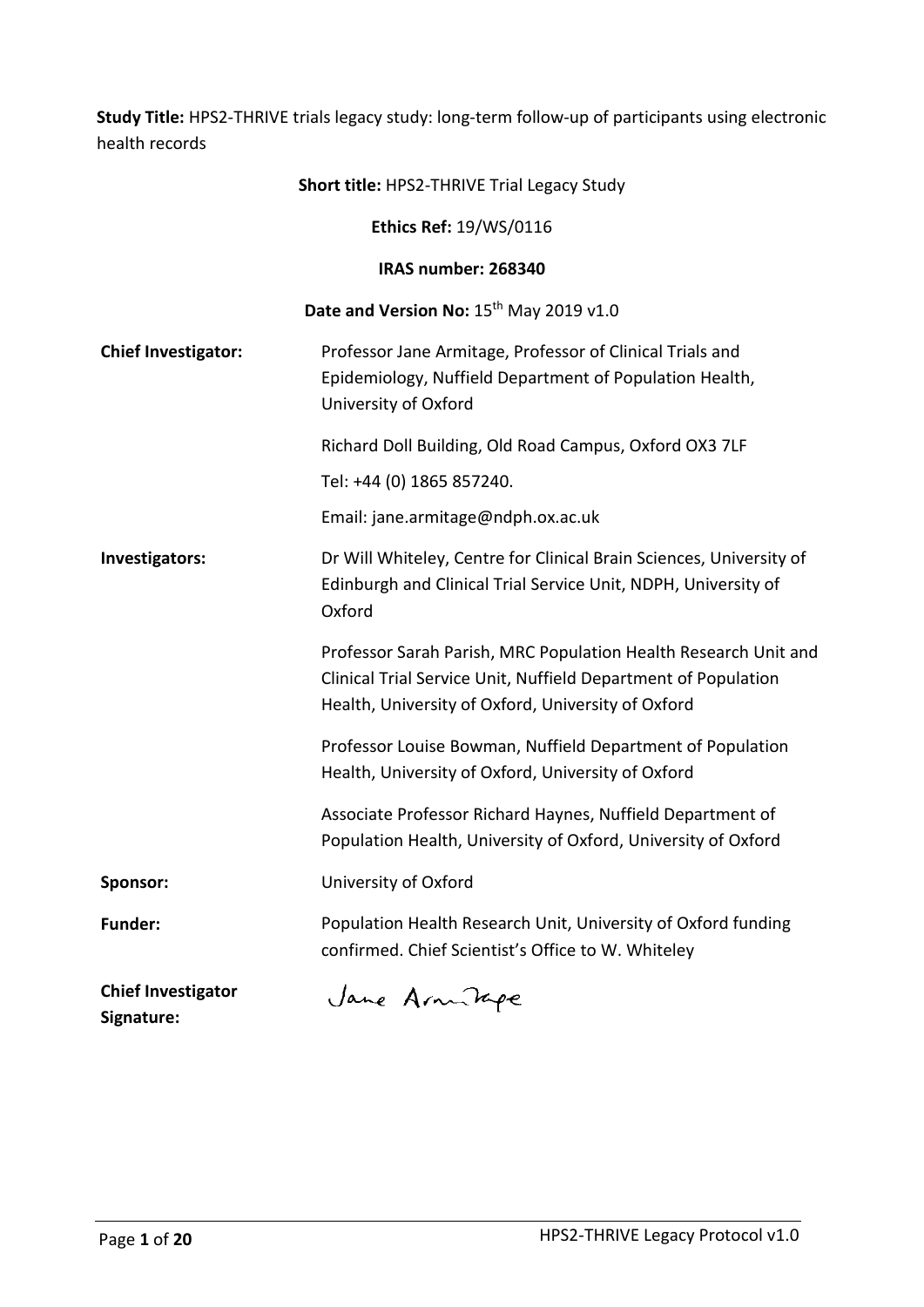# **TABLE OF CONTENTS**

| 1.             |                                                                                     |  |
|----------------|-------------------------------------------------------------------------------------|--|
| 2.             |                                                                                     |  |
| 3.             |                                                                                     |  |
| 3.1.           |                                                                                     |  |
| 3.2.           |                                                                                     |  |
| 3.3.           |                                                                                     |  |
| 3.4.           |                                                                                     |  |
| 3.5.           |                                                                                     |  |
| $\mathbf{4}$ . |                                                                                     |  |
| 4.1.           | Extended follow up of a randomised controlled trial using electronic health records |  |
| 5.             |                                                                                     |  |
|                |                                                                                     |  |
| 6.             |                                                                                     |  |
| 7.             |                                                                                     |  |
| 8.             |                                                                                     |  |
| 9.             |                                                                                     |  |
| 10.            |                                                                                     |  |
| 10.1.          |                                                                                     |  |
| 11.            |                                                                                     |  |
| 12.            |                                                                                     |  |
| 12.1.          |                                                                                     |  |
| 12.2.          | Data Recording and Record Keeping (see appendix b for data flow)  11                |  |
| 13.            |                                                                                     |  |
| 14.            |                                                                                     |  |
| 15.            |                                                                                     |  |
| 16.            |                                                                                     |  |
| 17.            |                                                                                     |  |
| 17.1.          |                                                                                     |  |
| 17.2.          |                                                                                     |  |
| 17.3.          |                                                                                     |  |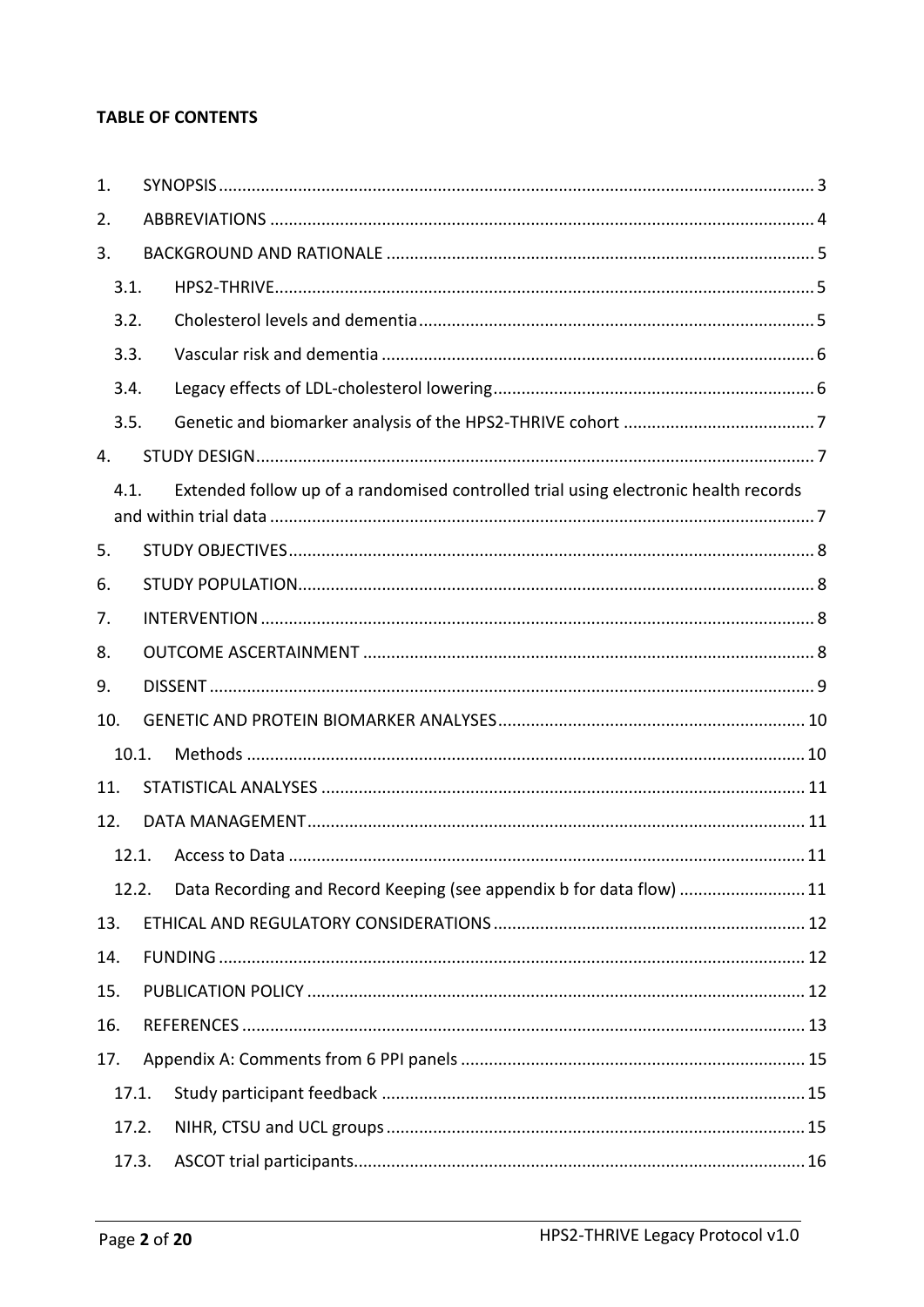# <span id="page-2-0"></span>**1. SYNOPSIS**

| <b>Study Title</b>                   | HPS2-THRIVE trial legacy study: long-term follow-up of participants<br>with electronic health records                                                                                                                                     |                                                                                                                                |  |
|--------------------------------------|-------------------------------------------------------------------------------------------------------------------------------------------------------------------------------------------------------------------------------------------|--------------------------------------------------------------------------------------------------------------------------------|--|
| Internal ref. no. / short<br>title   | <b>HPS2-THRIVE Trial Legacy Study</b>                                                                                                                                                                                                     |                                                                                                                                |  |
| <b>Study Design</b>                  | Extended follow up of randomised controlled trials using electronic<br>health records and other routinely collected data.                                                                                                                 |                                                                                                                                |  |
| <b>Study Participants</b>            | UK participants in HPS2-THRIVE trial                                                                                                                                                                                                      |                                                                                                                                |  |
| <b>Planned Sample Size</b>           | HPS2-THRIVE UK = $8,035$                                                                                                                                                                                                                  |                                                                                                                                |  |
| <b>Planned period of</b><br>research | Planned analyses based on at least 20 years' follow-up from trial<br>initiation (2007) with continued data linkage to allow for future<br>analyses.                                                                                       |                                                                                                                                |  |
|                                      | <b>Objectives</b>                                                                                                                                                                                                                         | <b>Outcome Measures</b>                                                                                                        |  |
| 1                                    | To determine whether<br>participants randomly allocated<br>to treatments leading to lower<br>levels of LDL cholesterol during<br>the scheduled treatment period<br>have a lower risk of dementia                                          | Dementia measured in trial<br>records, hospital episode, death<br>and other health records up to<br>data linkage date          |  |
| $\overline{2}$                       | To determine whether<br>participants randomly allocated<br>to treatments leading to lower<br>levels of LDL cholesterol during<br>the scheduled treatment period<br>have a lower long-term risk of<br>major vascular and other<br>diseases | Vascular diseases measured in<br>trial records, hospital episode,<br>death and other health records<br>up to data linkage date |  |
| 3                                    | To measure the association<br>between baseline and in-trial<br>vascular risk measures with<br>future dementia                                                                                                                             | Dementia measured in trial<br>records, hospital episode, death<br>and other health records up to<br>data linkage date          |  |
| 4                                    | To measure the association<br>between baseline genetic and<br>blood biomarkers and the<br>occurrence of later disease                                                                                                                     | Vascular diseases, dementia,<br>neurological disease and other<br>outcomes                                                     |  |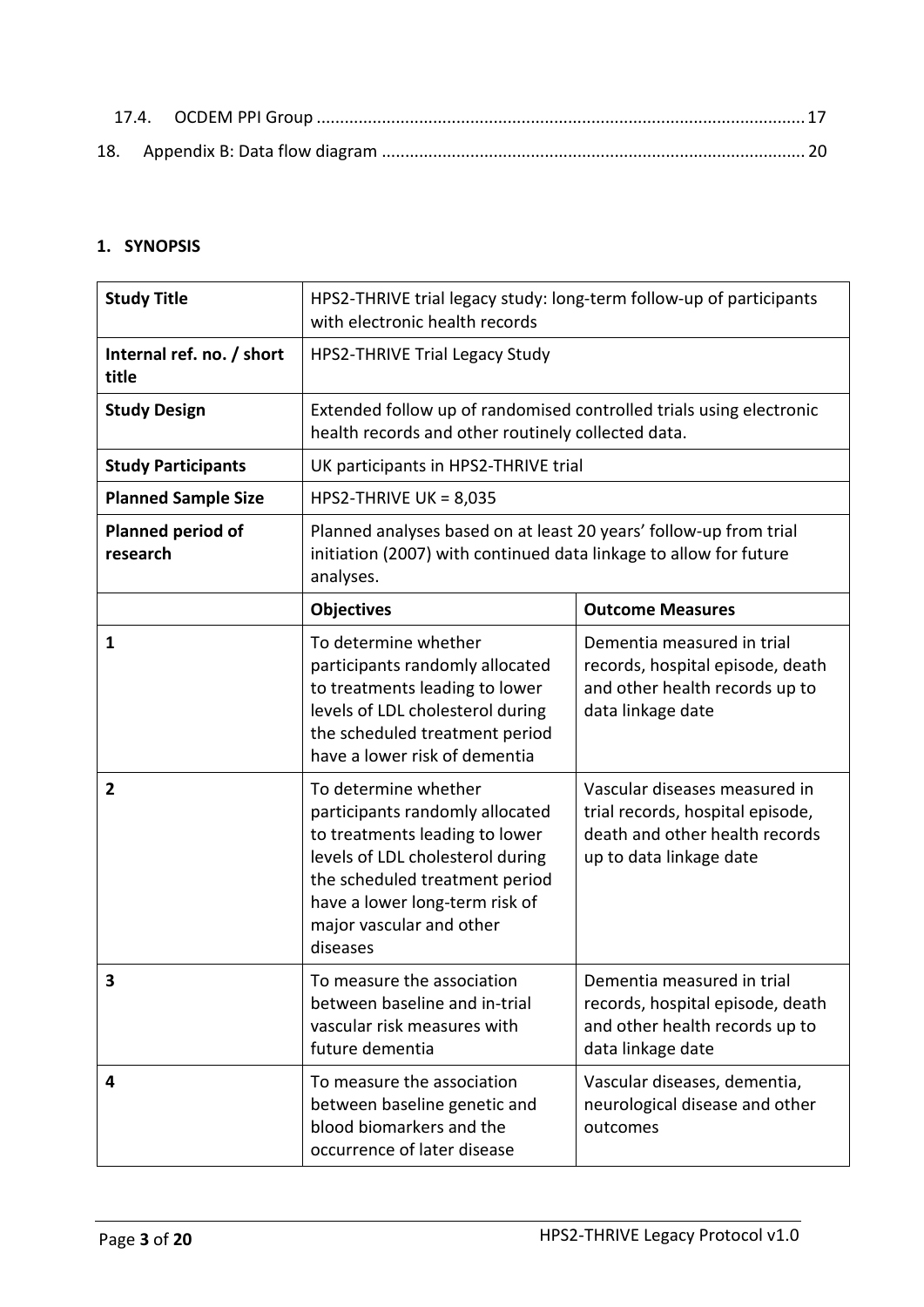# <span id="page-3-0"></span>**2. ABBREVIATIONS**

| AHA           | American Heart Association                                                         |
|---------------|------------------------------------------------------------------------------------|
| ASCEND        | A Study of Cardiovascular Events iN Diabetes                                       |
| <b>ASCOT</b>  | The Anglo-Scandinavian Cardiovascular Outcomes Trial                               |
| <b>BHF</b>    | <b>British Heart Foundation</b>                                                    |
| <b>CRUK</b>   | Cancer Research UK                                                                 |
| <b>CTSU</b>   | <b>Clinical Trial Service Unit</b>                                                 |
| EHR           | Electronic health record                                                           |
| <b>ELISA</b>  | Enzyme-Linked Immunosorbent Assay                                                  |
| <b>FDA</b>    | US Food and Drug Administration                                                    |
| HBS HSC       | Honest Broker Service (HBS) for Health and Social Care (HSC)                       |
| <b>HES</b>    | <b>Hospital Episode Statistics</b>                                                 |
| <b>HDL</b>    | High-density lipoprotein                                                           |
| НR            | Hazard ratio                                                                       |
| HPS2          | <b>Heart Protection Study 2</b>                                                    |
| <b>HRA</b>    | <b>Health Research Authority</b>                                                   |
| <b>ICF</b>    | <b>Informed Consent Form</b>                                                       |
| <b>ISD</b>    | Information Services Division Scotland                                             |
| K-M           | Kaplan Meier                                                                       |
| MI            | myocardial infarction                                                              |
| <b>MRC</b>    | <b>Medical Research Council</b>                                                    |
| <b>NDPH</b>   | Nuffield Department of Population Health, University of Oxford                     |
| <b>NIH</b>    | National Institutes of Health                                                      |
| ONS           | <b>Office for National Statistics</b>                                              |
| PPI           | Patient and Public Involvement                                                     |
| PPV           | Positive Predictive Value                                                          |
| R&D           | NHS Trust Research & Development Department                                        |
| <b>REC</b>    | <b>Research Ethics Committee</b>                                                   |
| <b>RR</b>     | Risk ratio                                                                         |
| <b>SEARCH</b> | Study of the Effectiveness of Additional Reduction in Cholesterol and Homocysteine |
| <b>UKPDS</b>  | United Kingdom Prospective Diabetes Study                                          |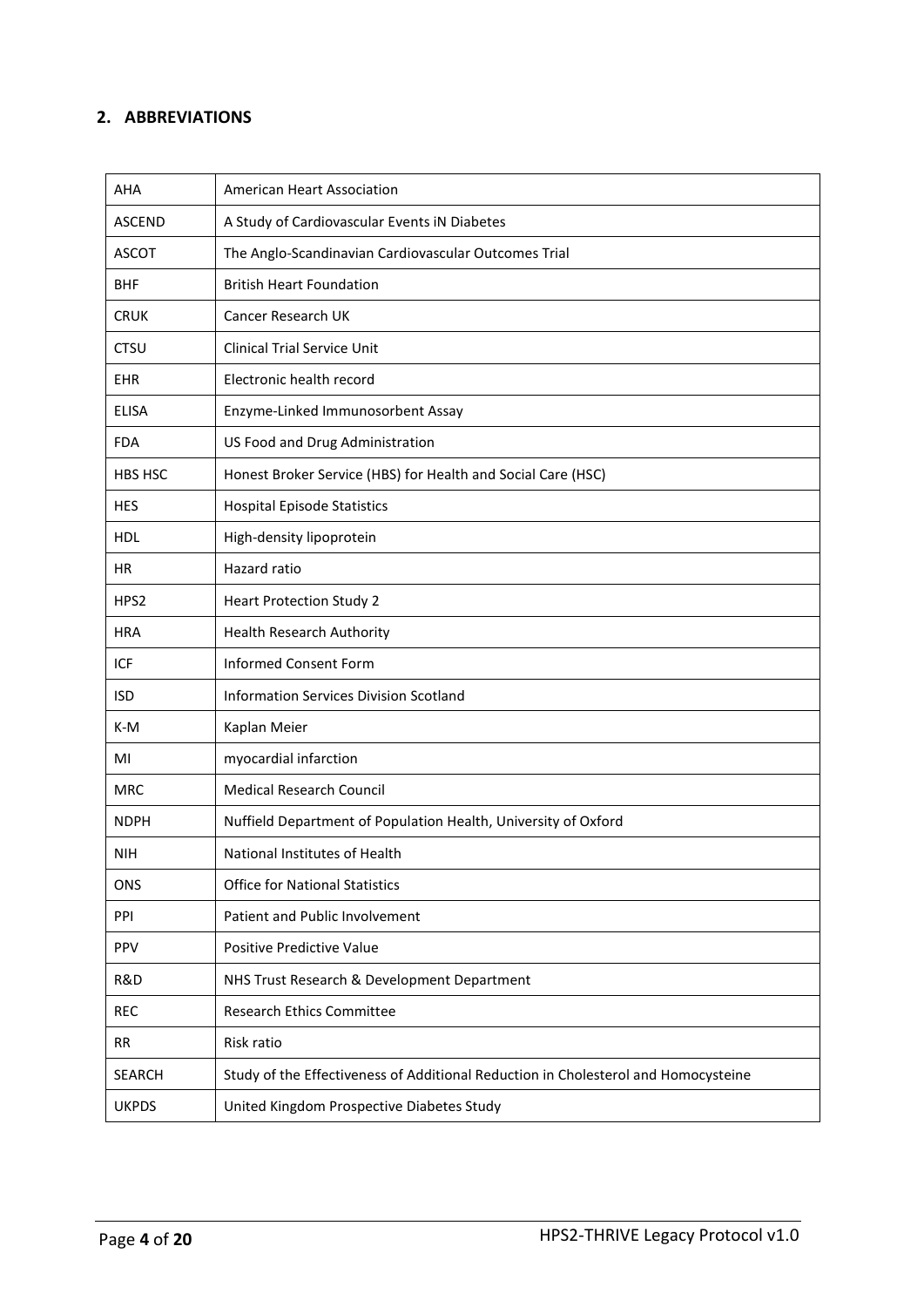## <span id="page-4-0"></span>**3. BACKGROUND AND RATIONALE**

## <span id="page-4-1"></span>**3.1. HPS2-THRIVE**

HPS2-THRIVE was a randomised, international multi-centre trial of 2 g of extended-release niacin and 40 mg of laropiprant or a matching placebo daily in 25,673 participants with a history of vascular disease that ran in 245 sites in six countries (89 UK clinical centres).<sup>1</sup> This study showed that participants allocated to niacin–laropiprant did not have a lower risk of major vascular events than those allocated to placebo, but the niacin/laropiprant did increase the risk of serious adverse events, particularly diabetes diagnosis and control, bleeding and infection.<sup>2</sup>

Assignment to niacin–laropiprant, as compared with assignment to placebo, was not associated with a significant reduction in the incidence of major vascular events (1696 participants with events [13.2%] and 1758 participants with events [13.7%], respectively; RR, 0.96; 95% CI, 0.90- 1.03; P=0.29) with no effect on fatal or nonfatal stroke (198 vs 199, RR 1.00, 95%CI: 0.88-1.13, p=0.56). Assignment to treatment with niacin–laropiprant was associated with an average reduction in the LDL cholesterol level of 0.25 mmol/L (as measured in the central laboratory), an average increase in the HDL cholesterol level of 0.16 mmol/L, and an average reduction in the triglyceride level of 0.37 mmol/L, as compared with assignment to placebo.

## <span id="page-4-2"></span>**3.2. CHOLESTEROL LEVELS AND DEMENTIA**

Cholesterol levels are of particular interest because a genetic risk factor for Alzheimer's disease is the ε4 allele of the ApoE gene. This allele codes for the E4 isoform of a lipid chaperone which is found in intermediate density lipoprotein and chylomicrons. It binds to receptors in low-density lipoprotein and other lipid transport species, and is involved in the neuronal transport of cholesterol. People with an ε4 allele have higher levels of total cholesterol (about 0.25-0.5 mmol/L higher) and triglycerides than those without, and therefore higher blood LDL cholesterol is one potential mechanism for the effect of the ε4 allele.<sup>3</sup> In the brain, the role of ApoE is less certain, but it is clearly a strong risk marker for dementia.

In observational studies, higher midlife total cholesterol is associated with later life cognitive impairment or dementia<sup>4–6</sup> though the magnitude of this effect, the associations with lipid subfractions, or the extent to which this is mediated by confounding by other vascular risk factors is unclear. Two meta-analyses that mixed observational studies with randomized trials suggested statins reduce the risk of dementia by about a third (OR 0.70: 95% CI: 0.59-0.83),<sup>7,8</sup> although there was no evidence of reduction in cognitive impairment at the end of the scheduled treatment period in the large randomised trials.<sup>9</sup>

Nor did either of the randomised trials that measured short term (<5 years) cognitive performance as a pre-specified outcome show any reduction in the rate of deterioration of cognitive abilities or end of trial cognitive ability with pravastatin<sup>10</sup> or simvastatin.<sup>11</sup> There does not seem to be any effect of statins on the rate of deterioration of dementia once it has developed, although the trials have all been small  $(<1000)$ .<sup>12,13</sup> A recent Mendelian randomisation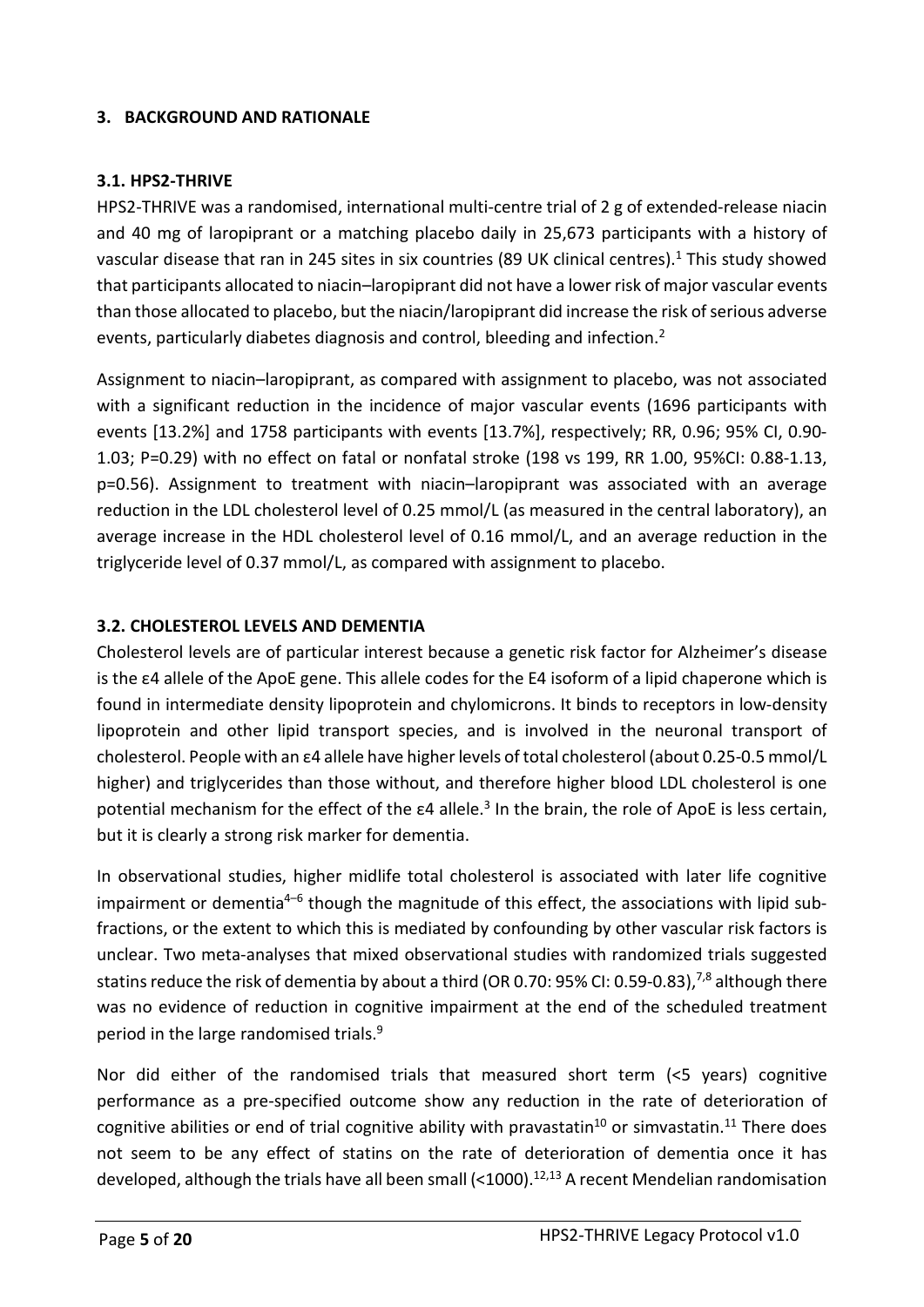study of 3,904 patients with late onset Alzheimer's disease, and 6,664 controls did not show any change in risk of dementia in those with higher predicted lifetime levels of LDL, HDL or triglyceride lipid fractions, though the genetic risk score only explained a small proportion of the variance of lipid levels, and so the study may have been underpowered. $14$ 

In 2012, the FDA added a warning to the statin product label stating that some patients may experience "ill-defined memory loss" and "confusion." This warning was based mainly on small randomised trials and observational data, including case reports. The AHA/American Stroke Association clinical guidelines recommend:

"in people at risk for vascular cognitive impairment, treatment of hypercholesterolemia may be reasonable (Class IIb; Level of Evidence B)."<sup>15</sup>

Therefore, there is uncertainty about the long-term effects of LDL-cholesterol lowering with statins or other agents on the risk of dementia.

# <span id="page-5-0"></span>**3.3. VASCULAR RISK AND DEMENTIA**

Dementia is a condition that develops over a long period before manifesting in a clinical diagnosis. In the short-term (up to 10 years) lower cardiovascular risk factor levels have often been associated with an increased risk of dementia, which may be because of reverse causal effects of the incipient dementia leading to lower levels. However, raised mid-life levels of cardiovascular risk factors (such as LDL-cholesterol) have been found to be associated with increased risk of dementia 15-20 years later. There is little data, however, on whether raised levels of cardiovascular risk factors at older ages are associated with an increased risk of dementia 15-20 years later. Continued follow-up for dementia in studies in older people initiated many years ago is therefore extremely valuable for investigating such effects now (rather than having to wait much longer for more recent studies like UK Biobank to acquire long follow-up). Our series of large-scale cardiovascular trials from the Heart Protection Study<sup>11</sup> (HPS) through to the recently completed ASCEND<sup>16</sup> trial have recruited over 60,000 UK participants at high vascular disease risk and with a mean age of about 62 at recruitment.

Dementia is a leading cause of death in the UK and it is likely that over a third of these populations will develop dementia at some point. Hence, many people in these older studies may by now have developed dementia. Therefore, these studies now constitute a uniquely rich resource for study of the relationships of vascular risk factors to dementia incidence many years later. Separately, HES data in HPS and ASCEND studies is being acquired but larger numbers are needed. This study will look at the association of vascular risk factors measured at baseline with dementia incidence at various times into the future, with longer delays between measurement of risk factors at recruitment and incidence of dementia being particularly valuable.

# <span id="page-5-1"></span>**3.4. LEGACY EFFECTS OF LDL-CHOLESTEROL LOWERING**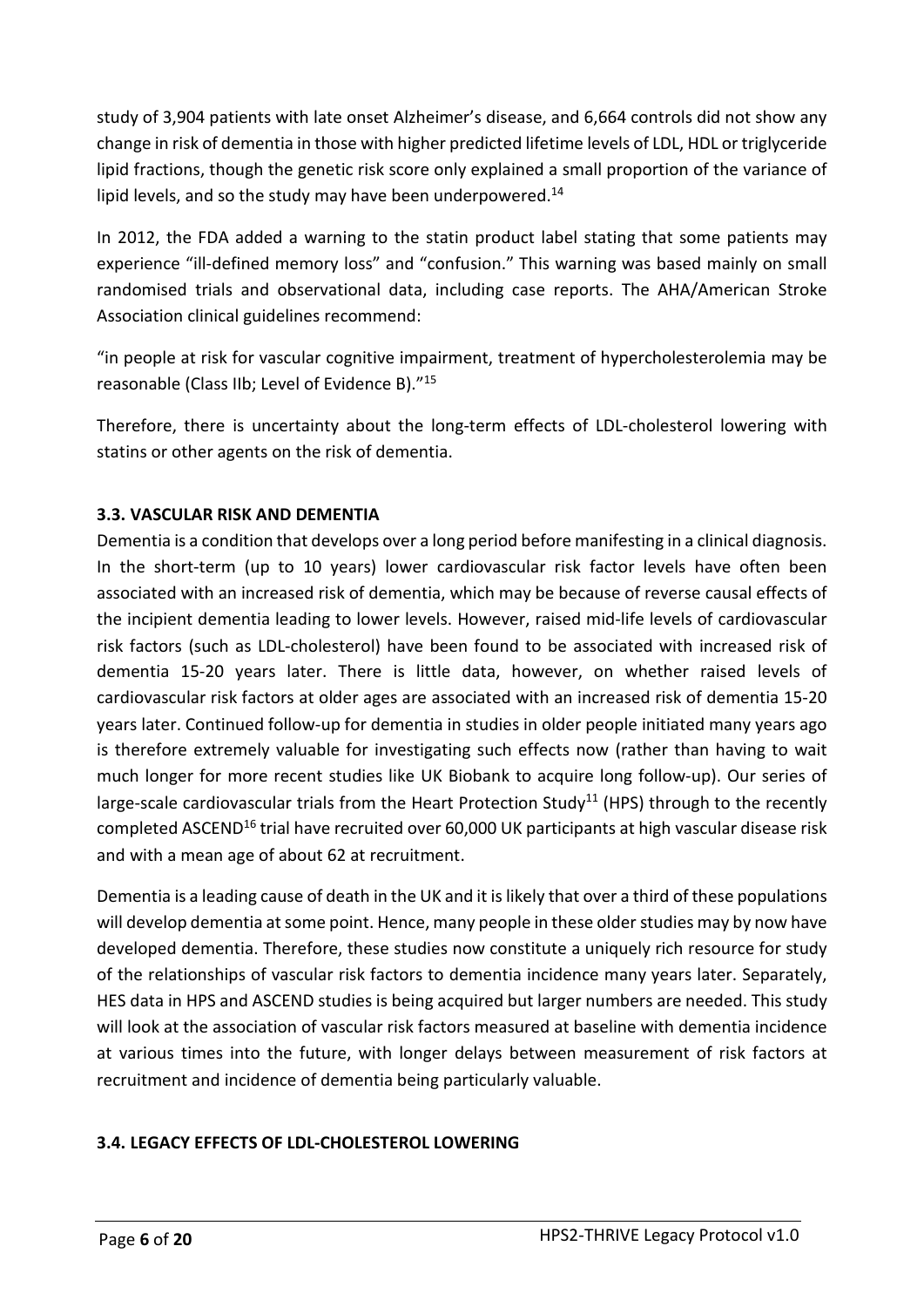There may be important post-trial 'legacy' effects after a period of treatment with LDL-cholesterol lowering agents. LDL cholesterol lowering with a statin might have important effects on the future clinical course of atherosclerosis. Twenty year follow up of the WOSCOPS study demonstrated a reduction in all-cause mortality (HR 0.87; 95% CI: 0.69-0.90), mainly attributable to cardiovascular deaths in the pravastatin arm. There were reductions in hospitalisations for myocardial infarction (24%) and heart failure (35%), although not due to non-cardiovascular causes.<sup>17</sup> In the ASCOT trial long-term follow-up (median 15 years), there were fewer deaths in participants allocated to atorvastatin than in control (HR 0.85; 95% CI: 0.72–0.99).<sup>18</sup>

Based on these findings, a follow-up study is proposed that will determine how long the "legacy effect" after LDL-cholesterol lowering lasts, and to understand better the effects of early LDL cholesterol lowering in patients with a history of vascular disease on important long-term clinical outcomes. In HPS2-THRIVE, whether there are any legacy effects on the other serious adverse outcomes that were increased by niacin during the trial will be assessed i.e. diabetes onset and control, major bleeds and infections.

# <span id="page-6-0"></span>**3.5. GENETIC AND BIOMARKER ANALYSIS OF THE HPS2-THRIVE COHORT**

In order to improve our understanding of vascular disease and its treatments, genomic and other relevant blood-based analytic studies of cardiovascular and other diseases, as well as its risk factors and potential sequela (e.g. cognitive function), and of patient response to therapy will be undertaken. For example, through the use of genome-wide association studies to identify new genetic determinants, Mendelian randomization to explore potentially causal relationships, genetic risk scores to examine potential interactions and genetic correlations, and other genomic and blood-based studies (e.g. methylation) to examine wider features of the genome and their relevance to the prevention of and treatment for vascular disease. As such, the HPS THRIVE data provides a unique opportunity to address and answer questions that other smaller, less well phenotyped studies cannot.

Genotyping/sequencing and generation of other measures within the above remit will be undertaken at specialist laboratories under strict contractual agreements (e.g. REGENERON, USA; McGill University, Canada; Leicester, UK). All data will be returned to Oxford for statistical analyses. In addition, pseudo-anonymised genomic, phenotypic and outcome data may be shared with collaborators for specific studies and additional statistical analyses where necessary.

# <span id="page-6-1"></span>**4. STUDY DESIGN**

# <span id="page-6-2"></span>**4.1. EXTENDED FOLLOW UP OF A RANDOMISED CONTROLLED TRIAL USING ELECTRONIC HEALTH RECORDS AND WITHIN TRIAL DATA**

Record level data will be requested from NHS Digital (or appropriate equivalent, in the case of the devolved administrations) after all necessary approvals have been granted with repeat requests on an ongoing basis. The data requested will include, but will not be limited to, Hospital Episode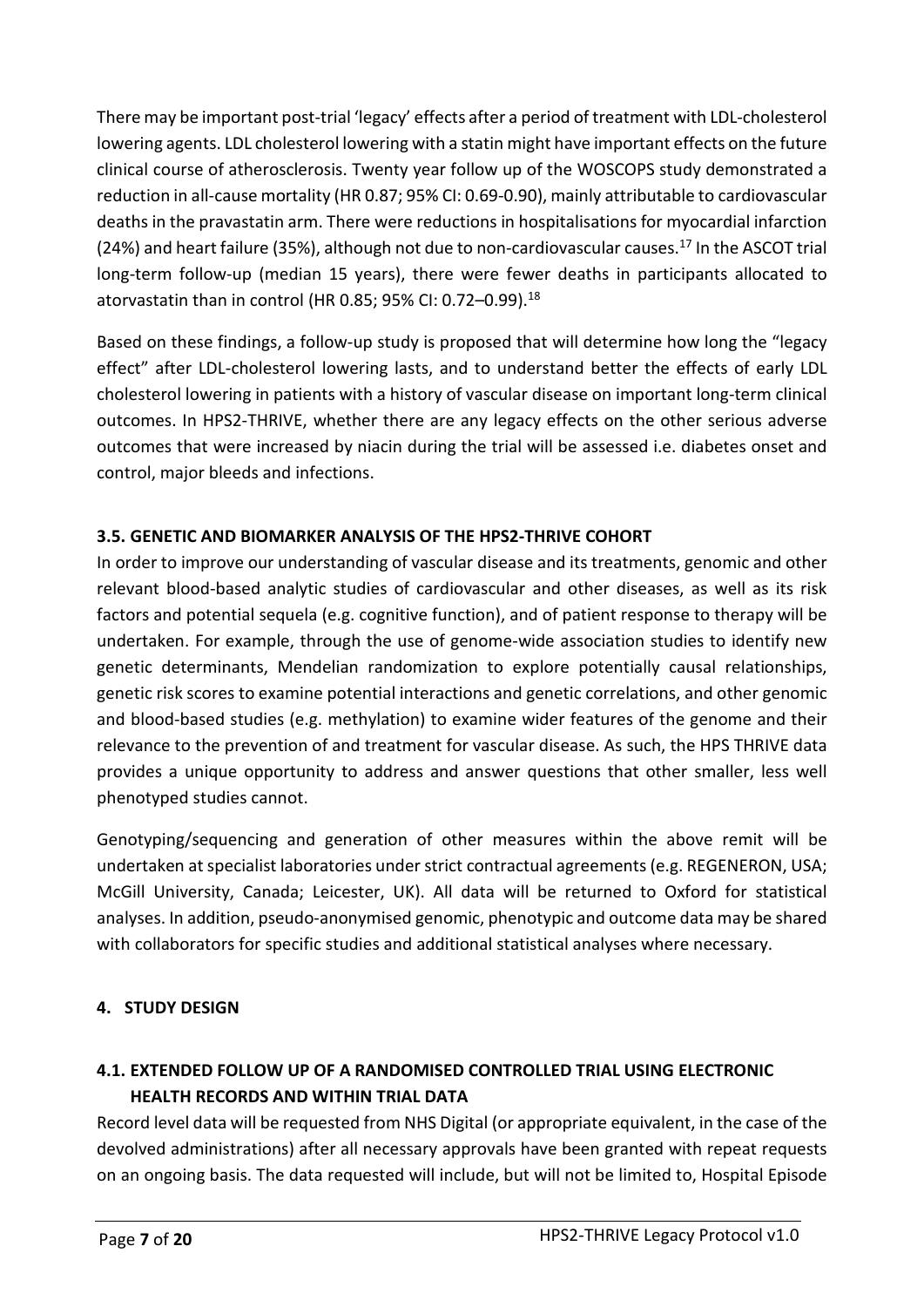Statistics (HES), mental health data and mortality data and their equivalents in devolved administrations.

## <span id="page-7-0"></span>**5. STUDY OBJECTIVES**

- 1. To determine whether participants randomly allocated to treatments leading to lower levels of LDL cholesterol have a lower risk of dementia
- 2. To determine whether participants randomly allocated to treatments leading to lower levels of LDL cholesterol have other long-term health effects
- 3. To measure the association between baseline and in-trial vascular risk measures with future dementia
- 4. To determine the association between DNA and plasma markers with dementia and other long-term health effects, particularly lipid fractions and ApoE alleles

## <span id="page-7-1"></span>**6. STUDY POPULATION**

All participants in HPS2-THRIVE where linkage is possible to resources held by NHS Digital and NHS National Services of Scotland, Northern Ireland Statistics Research Agency.

## <span id="page-7-2"></span>**7. INTERVENTION**

No interventions are planned as part of this study.

# <span id="page-7-3"></span>**8. OUTCOME ASCERTAINMENT**

The following outcomes will be measured in linked electronic health data: dementia, stroke, all major cardiovascular disorders, other vascular disease complications, myopathies, heart failure, renal impairment, other health and care outcomes and death. UK participants will be linked with the following datasets:

- 1. Hospital episode statistics (HES) (admitted patients care, emergency care, critical care and outpatients), mental health and death statistics in England and Wales held by NHS Digital.
- 2. Scottish Morbidity Record (SMR) and death statistics in Scotland held by Information and Services Division (ISD), of NHS Scotland.
- 3. Hospital activity statistics in Northern Ireland, Honest Broker Service (HBS) for Health and Social Care (HSC), Northern Ireland Statistics and Research Agency (www.hscbusiness.hscni.net).
- 4. Existing data within HPS2-THRIVE systems and records.

Events occurring in-trial will be defined as in the original trial procedures. Definitions are:

### **Stroke**

Stroke will be defined as an acute symptomatic episode of focal or global neurological dysfunction caused by brain, spinal or retinal vascular injury as a result of infarction or haemorrhage.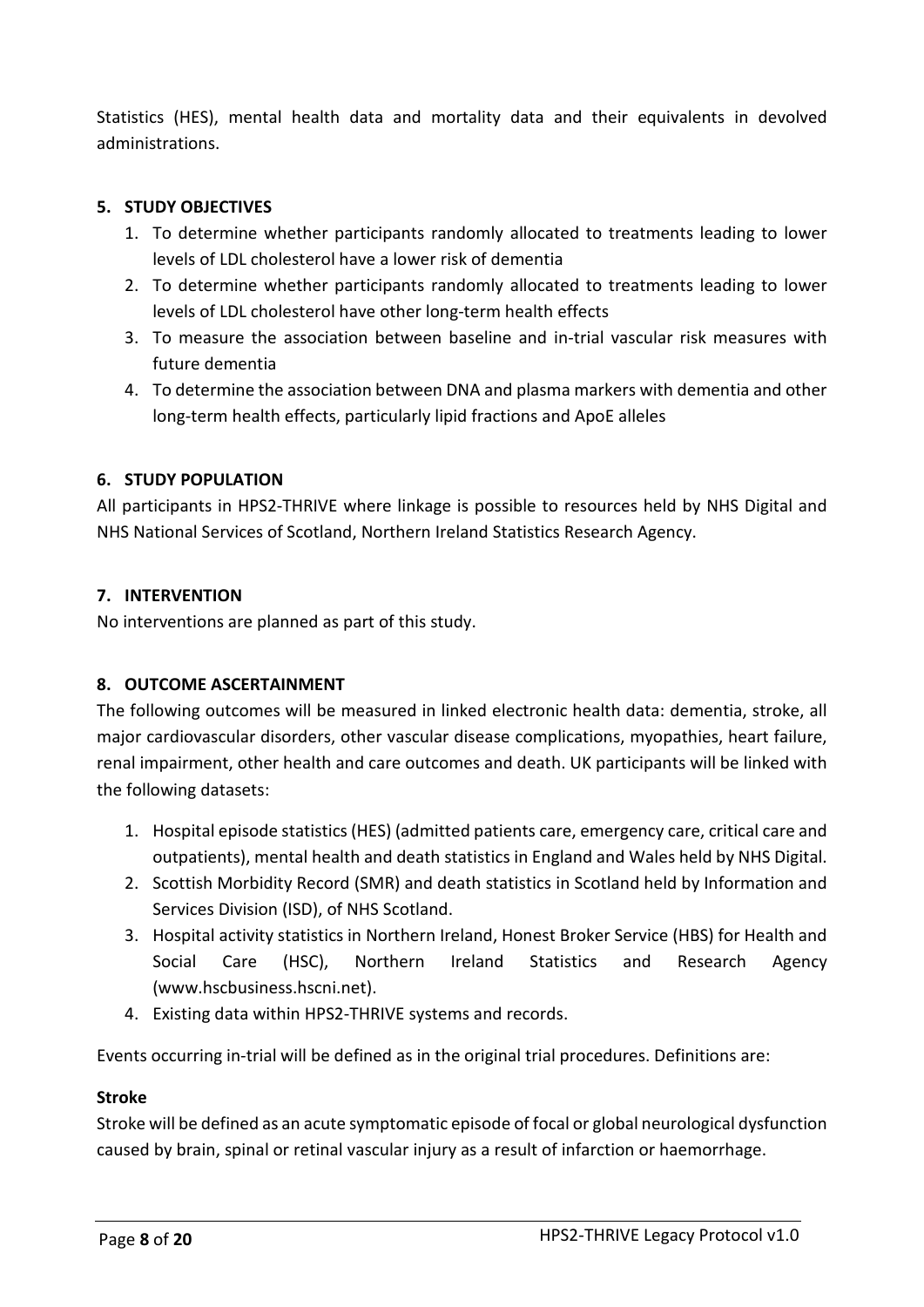### *Data sources*

#### *EHR/death records*

ICD codes will be used to define stroke of different types when recorded in the primary or secondary position (approx. to 94% (95% CIs 88% to 98%) PPV, pers. comm. Kristiina Rannikmae). Date of diagnosis will be recorded. Note: no laterality is likely to be available in these records.

#### *Within trial assessment of stroke*

#### **Dementia**

Dementia is defined as a chronic or persistent disorder of the mental processes caused by brain disease or injury and marked by memory disorders, behavioural and psychological symptoms with impaired reasoning. For the purposes of analysis, all cause dementia will be used. In secondary analysis, should there be sufficient data, vascular dementia will be looked at, Alzheimer's dementia and other dementias and a broader outcome including all outcomes indicative of cognitive impairment.

#### *Data sources:*

*EHR/death records. Mental health records Within trial measurement of dementia* 

#### **Myocardial infarction:**

HES definition of MI

#### *Data sources:*

*EHR/death records Within trial measurement of myocardial infarction*

In addition, other codes will be examined indicating major vascular and other diseases, including (not limited to):

- Admissions and deaths due to heart failure
- Surgery on large arteries: aorta, carotid, brachial, femoral, iliac etc.
- Acute coronary syndromes
- Cardiac revascularisation procedures by interventional cardiologists or cardiac surgeons
- Cardiac valve surgery
- Renal replacement therapy
- All mortality

#### <span id="page-8-0"></span>**9. DISSENT**

Participants who have already opted out from having their data stored by NHS Digital will be excluded. In addition, participants who have read the privacy notice and have decided that they do not wish their data to be used in this study will be able to opt out. The privacy notice will be placed on the original trial website ([https://www.thrivestudy.org/\)](https://www.thrivestudy.org/), and is a supplement to the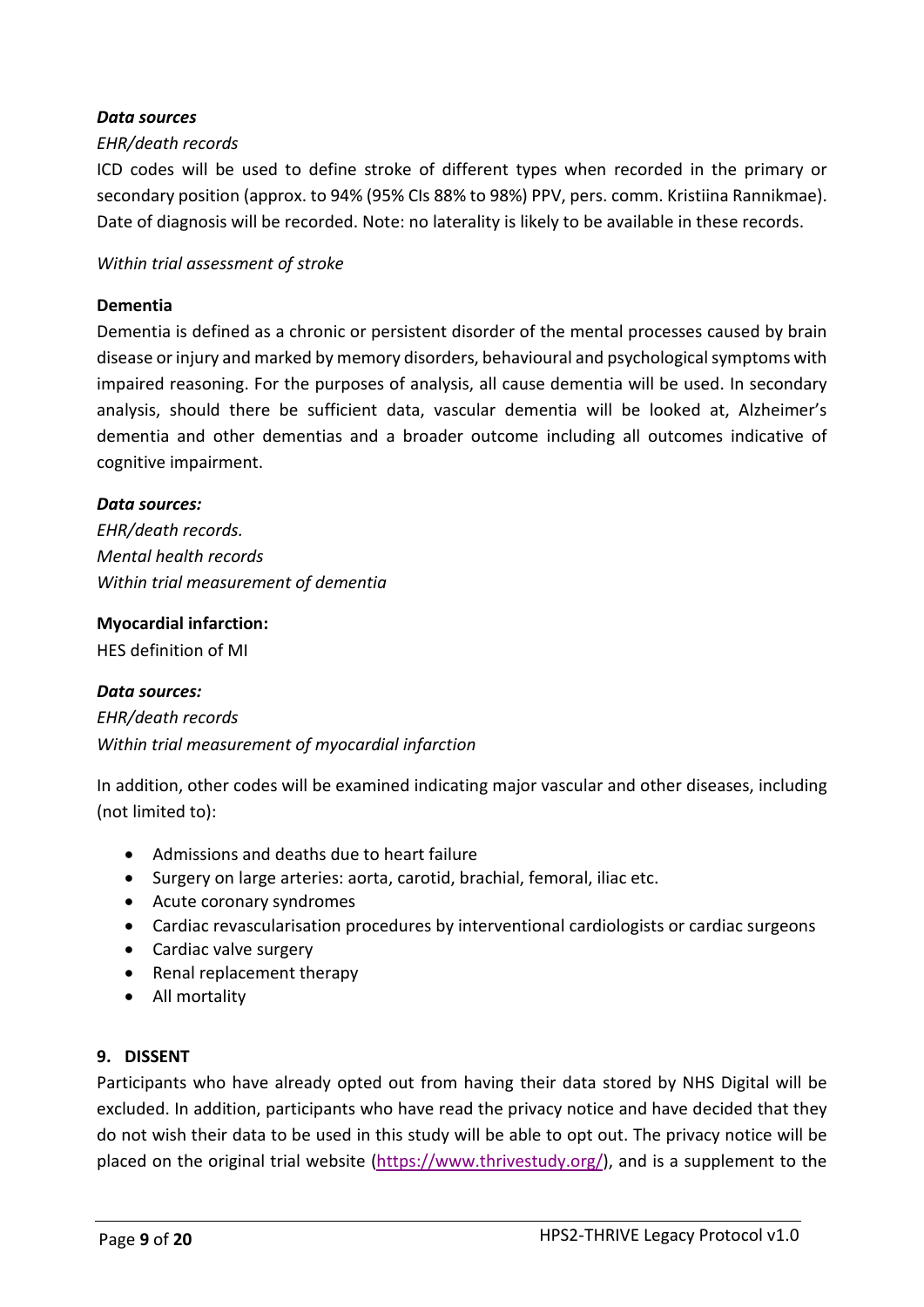NDPH Privacy notice ([https://www.ndph.ox.ac.uk/about/data-privacy-notice-1/ndph-privacy](https://www.ndph.ox.ac.uk/about/data-privacy-notice-1/ndph-privacy-policy-for-research-participants)[policy-for-research-participants\)](https://www.ndph.ox.ac.uk/about/data-privacy-notice-1/ndph-privacy-policy-for-research-participants) 

## <span id="page-9-0"></span>**10. GENETIC AND PROTEIN BIOMARKER ANALYSES**

During HPS2-THRIVE study, participants provided blood and urine samples for long-term storage and subsequent analyses. HPS2-THRIVE has an extensively phenotyped database, and active follow-up during the scheduled treatment period (in particular, for mortality, major vascular events, cancer and other major morbidity).

Genetic, proteomic and metabolomic analyses can provide additional valuable scientific insight into treatment response, the risks and causes of cardiovascular event and other related chronic diseases and potential sequela (e.g. cognitive function) especially when linked to traditional biomarker and extensive phenotypic data and to long-term prospective follow-up information. As such, the HPS2-THRIVE data provides a unique opportunity to address and answer questions that other smaller, less well phenotyped studies cannot.

Hence, in order to improve understanding of vascular disease and its treatments, genomic and other relevant blood and urine-based analytic studies will be undertaken in stored buffy coat plasma, and urine to ascertain between markers of cardiovascular disease, as well as its risk factors and consequences, and of patient response to therapy.

Genomic and blood- and urine- based analyses will address a wide variety of aims in order to generate new biological insights and influence therapeutic developments including:

- Assessing clinical benefit of therapy by strata of genetic risk/polygenic risk scores
- Identifying genetic determinants of treatment efficacy and adverse events as well as wider cardiovascular risk factors and outcomes using hypothesis-free genome-wide association analyses as well as candidate gene approaches with protein and urine based biomarkers
- Determining the causal relevance of risk factors and therapeutic mechanisms for disease as well as the potential effects of treatment using Mendelian randomization analyses and measurement of blood and urine based biomarkers
- Elucidating functional mechanisms relevant to the prevention and treatment of cardiovascular disease by exploring rare variation in coding regions using single-variant and gene-burden tests

### <span id="page-9-1"></span>**10.1. METHODS**

Genome-wide genotyping will be undertaken using the up-to-date genome arrays, which combines genome-wide content, curated clinical research variants, and quality control markers for precision medicine research. Subsequently, genomic assays will be performed, such as exome sequencing, as appropriate.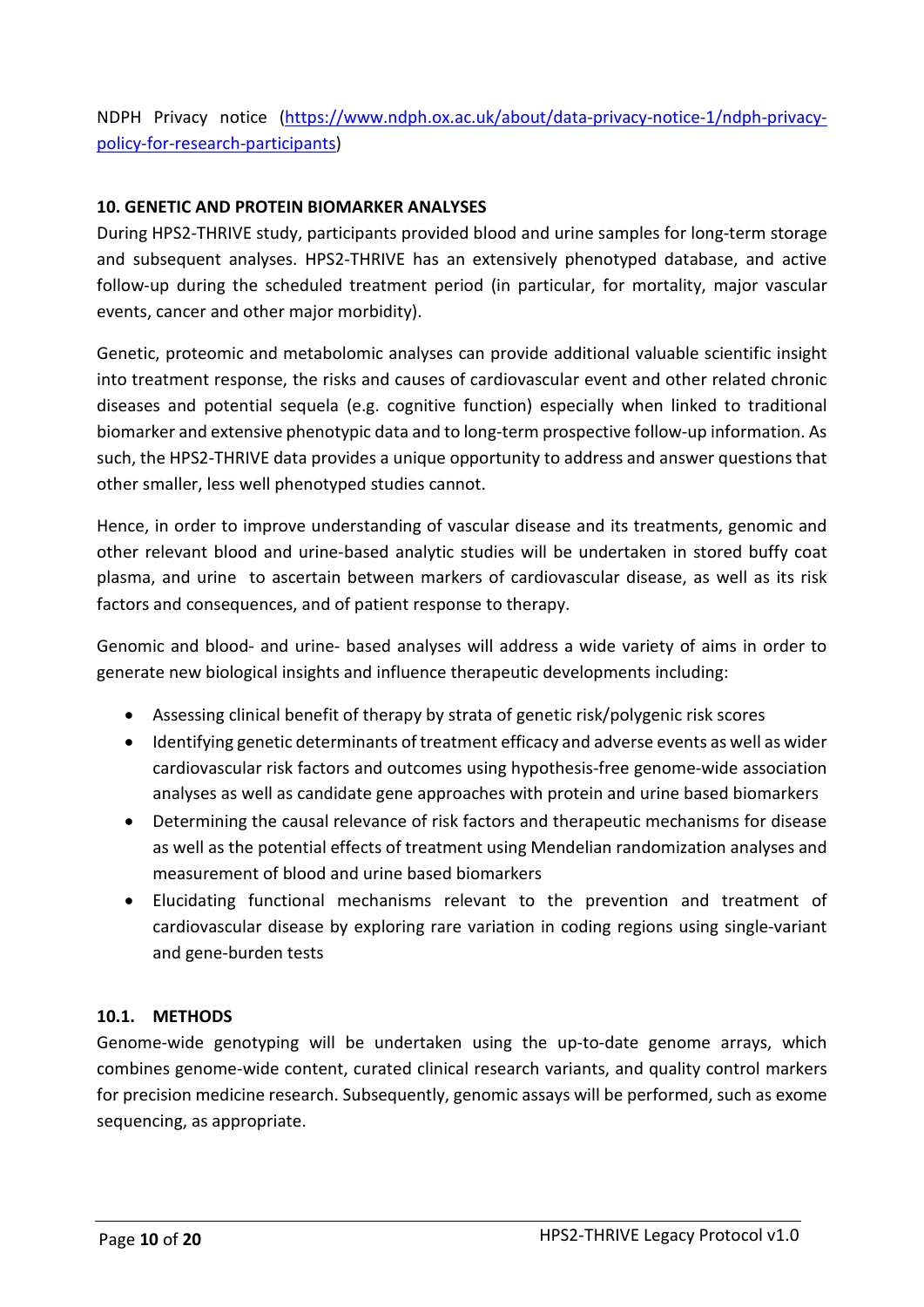Genotyping/sequencing and generation of other genomic and biomarker measures within the above remit will be undertaken at specialist laboratories under strict contractual agreements (e.g. REGENERON, USA; McGill University, Canada; Leicester, UK). All data will be returned to Oxford for statistical analyses. In addition, pseudo-anonymised genomic, phenotypic and outcome data may be shared with collaborators for specific studies and additional statistical analyses where necessary.

Protein analyses will be performed using up-to-date proteomic chips and with individual ELISA tests where these will be expected to provide useful information.

Urine analyses will be performed using standard protein and metabolite analyses.

Only samples where consent for future research and, where applicable, genetic study will be used. All published research findings will be openly accessible to the public, but there will be no feedback of individual findings to the study participants.

# <span id="page-10-0"></span>**11. STATISTICAL ANALYSES**

Analyses of randomised interventions will be by "intention to treat" and results will be displayed using Kaplan-Meier survival analyses. Appropriate survival analysis methods (e.g. Log-rank, Coxregression analysis) will be used to compare the risk ratios for first occurrence post-randomisation of each outcome of interest (e.g. stroke, myocardial infarction, dementia, mortality) between both allocated treatment groups. The association between baseline vascular risk with later dementia will be assessed.

The first planned analyses will be based on at least 20 years' follow-up from trial initiation with further analyses planned at approximately 5 yearly intervals based on on-going linkage to NHS records.

# <span id="page-10-1"></span>**12. DATA MANAGEMENT**

# <span id="page-10-2"></span>**12.1. ACCESS TO DATA**

All data will be transferred, handled and processed in agreement with the NHS Digital Data Sharing Framework Contract, and will be subject to Fair Processing requirements.

# <span id="page-10-3"></span>**12.2. DATA RECORDING AND RECORD KEEPING (SEE APPENDIX B FOR DATA FLOW)**

NHS Digital and NHS Scotland hold the linkage between trial participant numbers and participant identifiers. This will allow NHS Digital and NHS Scotland to create a dataset of trial participant numbers linked to HES and other records. Data will be received back by Oxford in an encrypted format via an approved transfer method. Each participant will be identified by trial identifier only at this stage, not with name, date of birth etc. HES and other data will be linked with data already held on participants for HPS2-THRIVE. These linkages will be performed between data received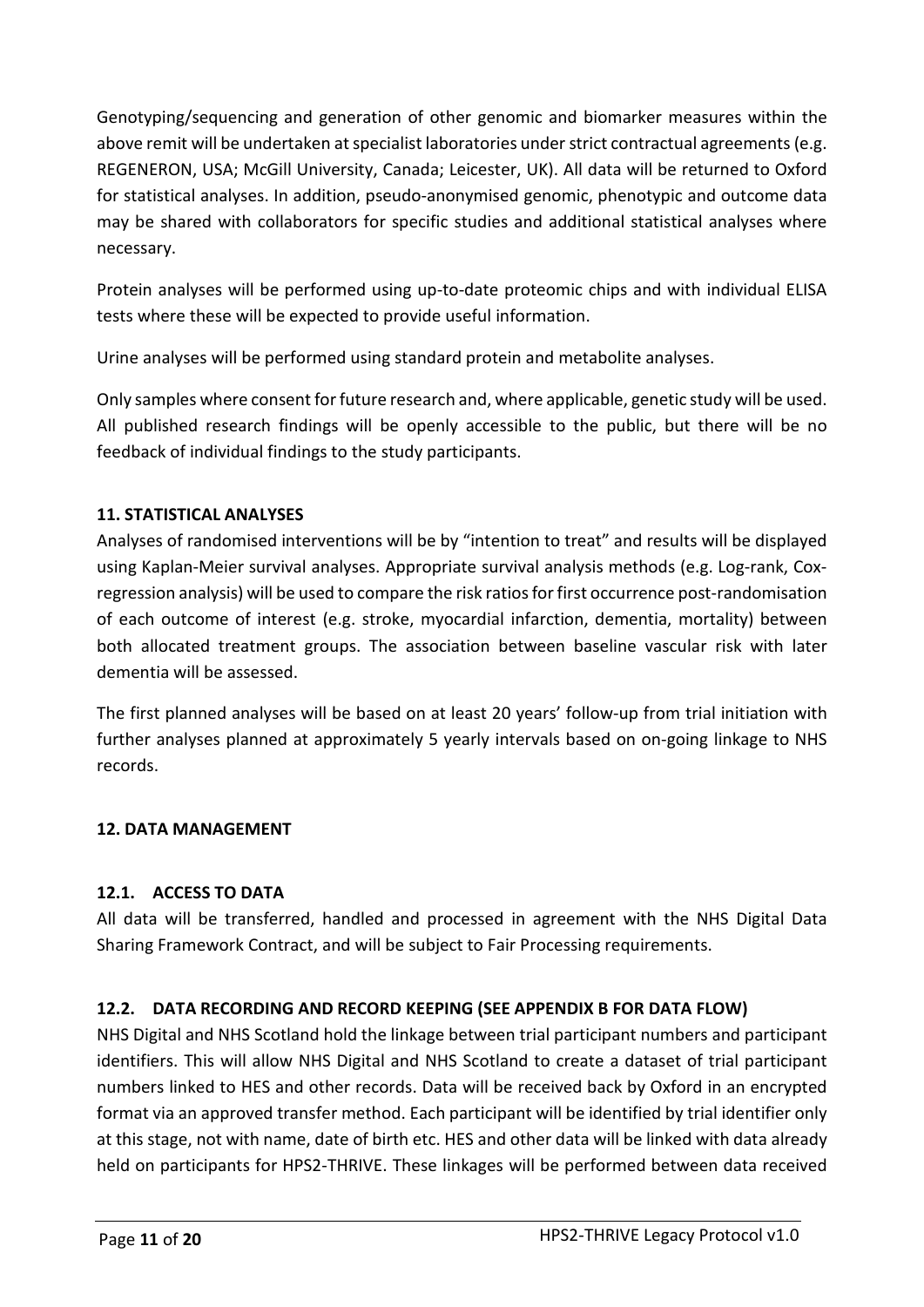from NHS Digital/ISD with anonymised trial identifiers in the University of Oxford Clinical Trial Service Unit (CTSU), Nuffield Department of Population Health (NDPH).

The data will be stored at the CTSU, Nuffield Department of Population Health (NDPH) Richard Doll Building, University of Oxford. Any CTSU and NDPH researchers involved will have appropriate training in information governance and in handling confidential and participant sensitive data.

The NDPH servers are protected against unauthorised external access by an appropriate strength firewall. Access to patient identifiable information is protected by the appropriate authentication procedures (user IDs and passwords). Authentication is only given to personnel with an approved need, and authorisation, to access the required data. Only personnel involved in the long-term follow-up study for HPS2-THRIVE (processing and analysing data) will have authorised access to this data. NDPH has a Corporate Level Security Policy that has been fully adopted by management and will apply fully to the long-term follow-up study. The data protection Registration Number is Z575783X.

Anonymised datasets will be kept indefinitely to provide: an audit trail for published findings, ability to respond to regulatory requests for further information and for further analysis.

# <span id="page-11-0"></span>**13. ETHICAL AND REGULATORY CONSIDERATIONS**

The protocol, previous informed consent forms and PPI and other supporting materials will be submitted to an appropriate Research Ethics Committee (REC), Confidential Advisory Committee for approval.

The Investigator will submit and, where necessary, obtain approval from the above parties for all substantial amendments to the original approved documents.

Participants will not be approached for further consent and data sharing agreements will be in place accordingly.

# <span id="page-11-1"></span>**14. FUNDING**

Nuffield Department of Population Health, University of Oxford.

# <span id="page-11-2"></span>**15. PUBLICATION POLICY**

The Investigators will be involved in reviewing drafts of the manuscripts, abstracts, press releases and any other publications arising from the study. Authors will acknowledge the source of funding for the study. Authorship will be determined in accordance with the ICMJE guidelines and other contributors will be acknowledged.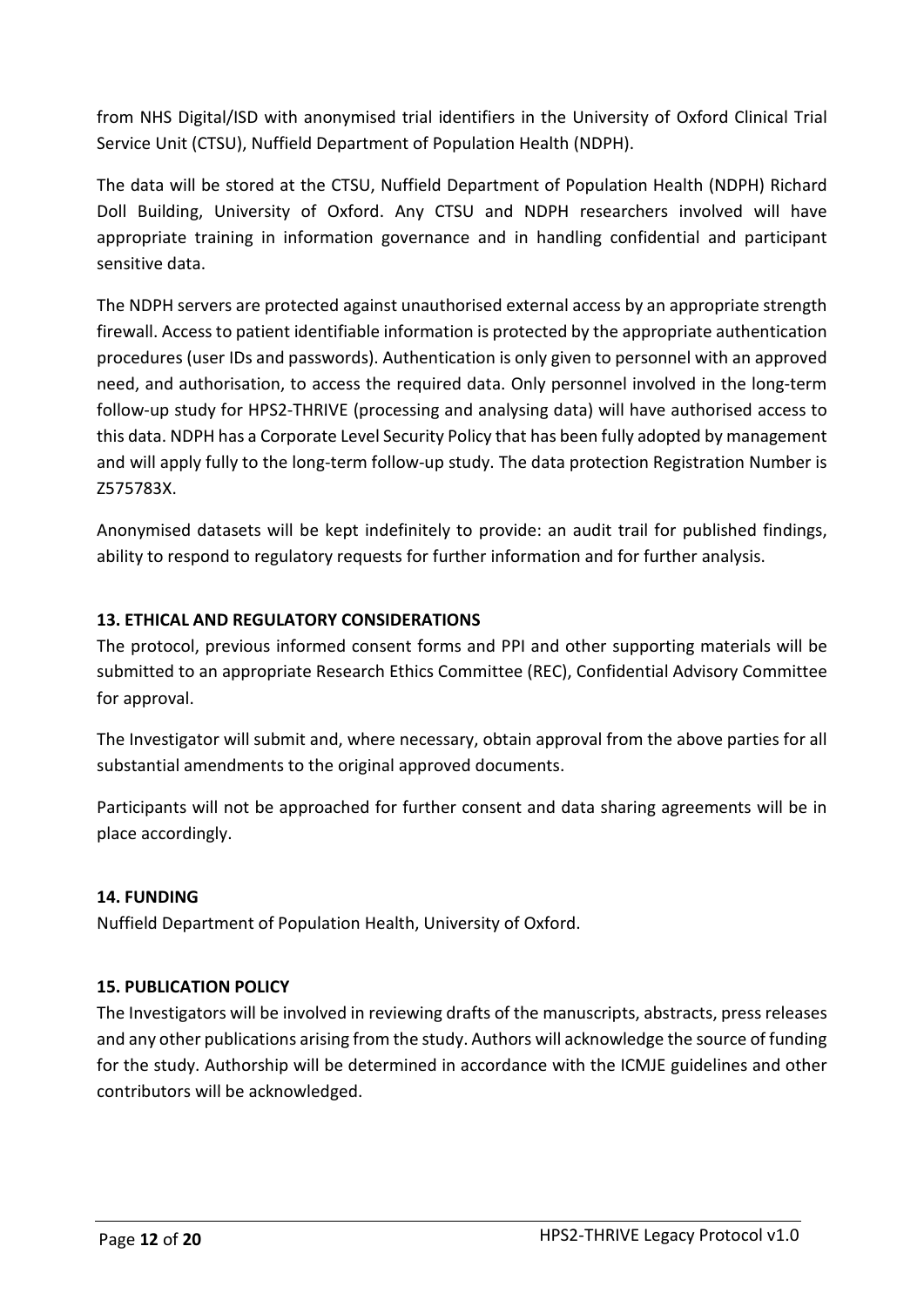#### <span id="page-12-0"></span>**16. REFERENCES**

- 1 HPS2-THRIVE Collaborative Group H-TC, Haynes R, Jiang L, *et al.* HPS2-THRIVE randomized placebo-controlled trial in 25 673 high-risk patients of ER niacin/laropiprant: trial design, pre-specified muscle and liver outcomes, and reasons for stoPPIng study treatment. *Eur Heart J* 2013; **34**: 1279–91.
- 2 HPS2-THRIVE Collaborative Group. Effects of Extended-Release Niacin with Laropiprant in High-Risk Patients. *N Engl J Med* 2014; **371**: 203–12.
- 3 Sing CF, Davignon J. Role of the apolipoprotein E polymorphism in determining normal plasma lipid and lipoprotein variation. *Am J Hum Genet* 1985; **37**: 268–85.
- 4 Miia K, Eeva-Liisa H, Mikko PL, *et al.* Midlife vascular risk factors and Alzheimer's disease in later life: longitudinal, population based study. *BMJ* 2001; **322**. DOI:10.1136/bmj.322.7300.1447.
- 5 Kloppenborg RP, van den Berg E, Kappelle LJ, Biessels GJ. Diabetes and other vascular risk factors for dementia: Which factor matters most? A systematic review. *Eur J Pharmacol* 2008; **585**: 97–108.
- 6 Solomon A, Kareholt I, Ngandu T, *et al.* Serum total cholesterol, statins and cognition in non-demented elderly. *Neurobiol Aging* 2009; **30**: 1006–9.
- 7 Swiger KJ, Manalac RJ, Blumenthal RS, Blaha MJ, Martin SS. Statins and cognition: a systematic review and meta-analysis of short- and long-term cognitive effects. *Mayo Clin Proc* 2013; **88**: 1213–21.
- 8 Macedo AF, Taylor FC, Casas JP, Adler A, Prieto-Merino D, Ebrahim S. Unintended effects of statins from observational studies in the general population: systematic review and meta-analysis. *BMC Med* 2014; **12**: 51.
- 9 Richardson K, Schoen M, French B, *et al.* Statins and cognitive function: a systematic review. *Ann Intern Med* 2013; **159**: 688–97.
- 10 Trompet S, van Vliet P, de Craen AJ, *et al.* Pravastatin and cognitive function in the elderly. Results of the PROSPER study. *J Neurol* 2010; **257**: 85–90.
- 11 Heart Protection Study Collaborative Group. MRC/BHF Heart Protection Study of cholesterol lowering with simvastatin in 20,536 high-risk individuals: a randomised placebo-controlled trial. *Lancet* 2002; **360**: 7–22.
- 12 Sano M, Bell KL, Galasko D, *et al.* A randomized, double-blind, placebo-controlled trial of simvastatin to treat Alzheimer disease. *Neurology* 2011; **77**: 556–63.
- 13 Feldman HH, Doody RS, Kivipelto M, *et al.* Randomized controlled trial of atorvastatin in mild to moderate Alzheimer disease: LEADe. *Neurology* 2010; **74**: 956–64.
- 14 Østergaard SD, Mukherjee S, Sharp SJ, *et al.* Associations between Potentially Modifiable Risk Factors and Alzheimer Disease: A Mendelian Randomization Study. *PLoS Med* 2015; **12**: e1001841.
- 15 Gorelick PB, Scuteri A, Black SE, *et al.* Vascular Contributions to Cognitive Impairment and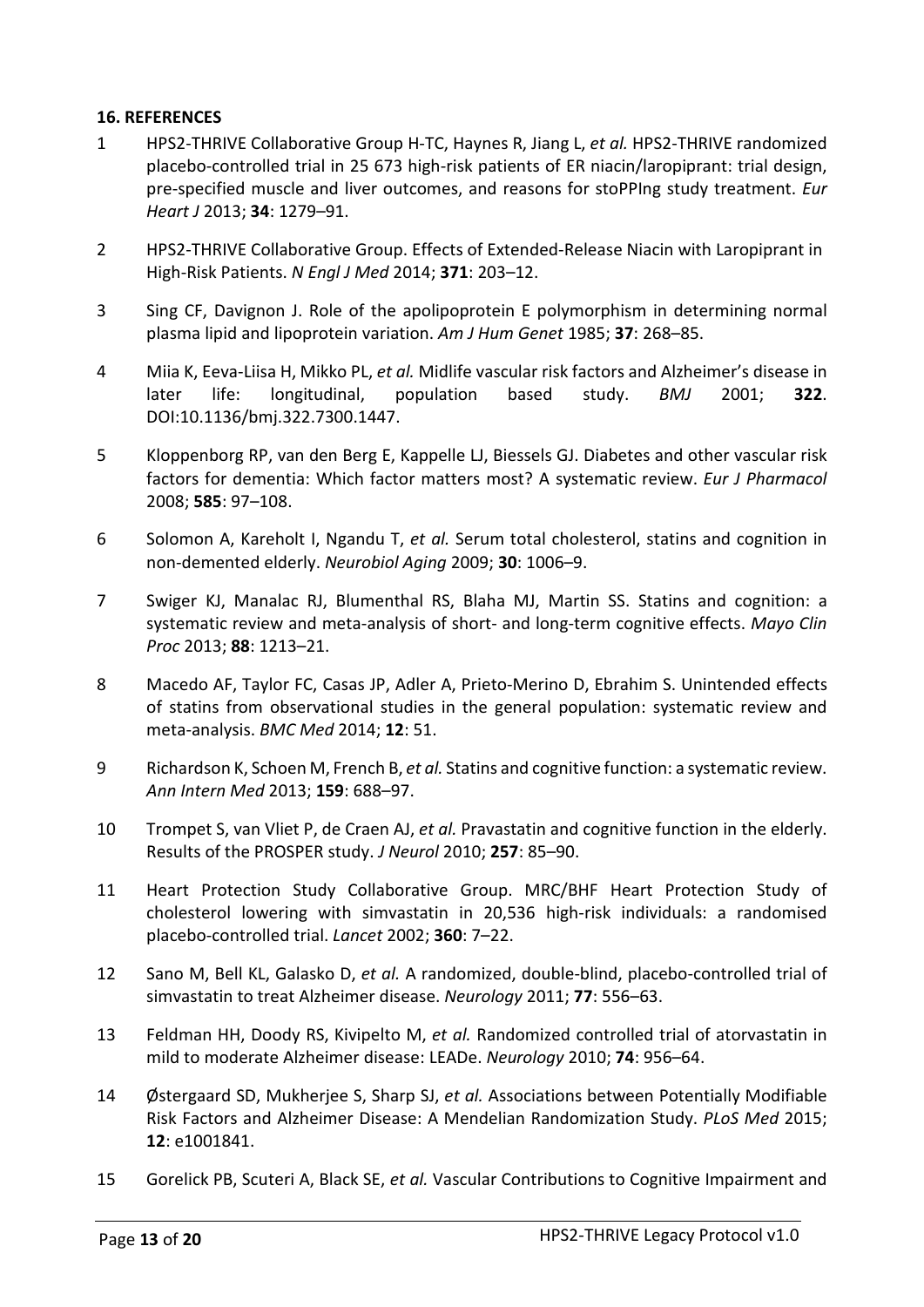Dementia: A Statement for Healthcare Professionals From the American Heart Association/American Stroke Association. *Stroke* 2011; **42**: 2672–713.

- 16 Group TASC. Effects of Aspirin for Primary Prevention in Persons with Diabetes Mellitus. *N Engl J Med* 2018; **379**: 1529–39.
- 17 Ford I, Murray H, McCowan C, Packard CJ. Long Term Safety and Efficacy of Lowering LDL Cholesterol With Statin Therapy: 20-Year Follow-Up of West of Scotland Coronary Prevention Study. *Circulation* 2016.
- 18 Gupta A, Mackay J, Whitehouse A, *et al.* Long-term mortality after blood pressure-lowering and lipid-lowering treatment in patients with hypertension in the Anglo-Scandinavian Cardiac Outcomes Trial (ASCOT) Legacy study: 16-year follow-up results of a randomised factorial trial. *Lancet (London, England)* 2018; **0**. DOI:10.1016/S0140-6736(18)31776-8.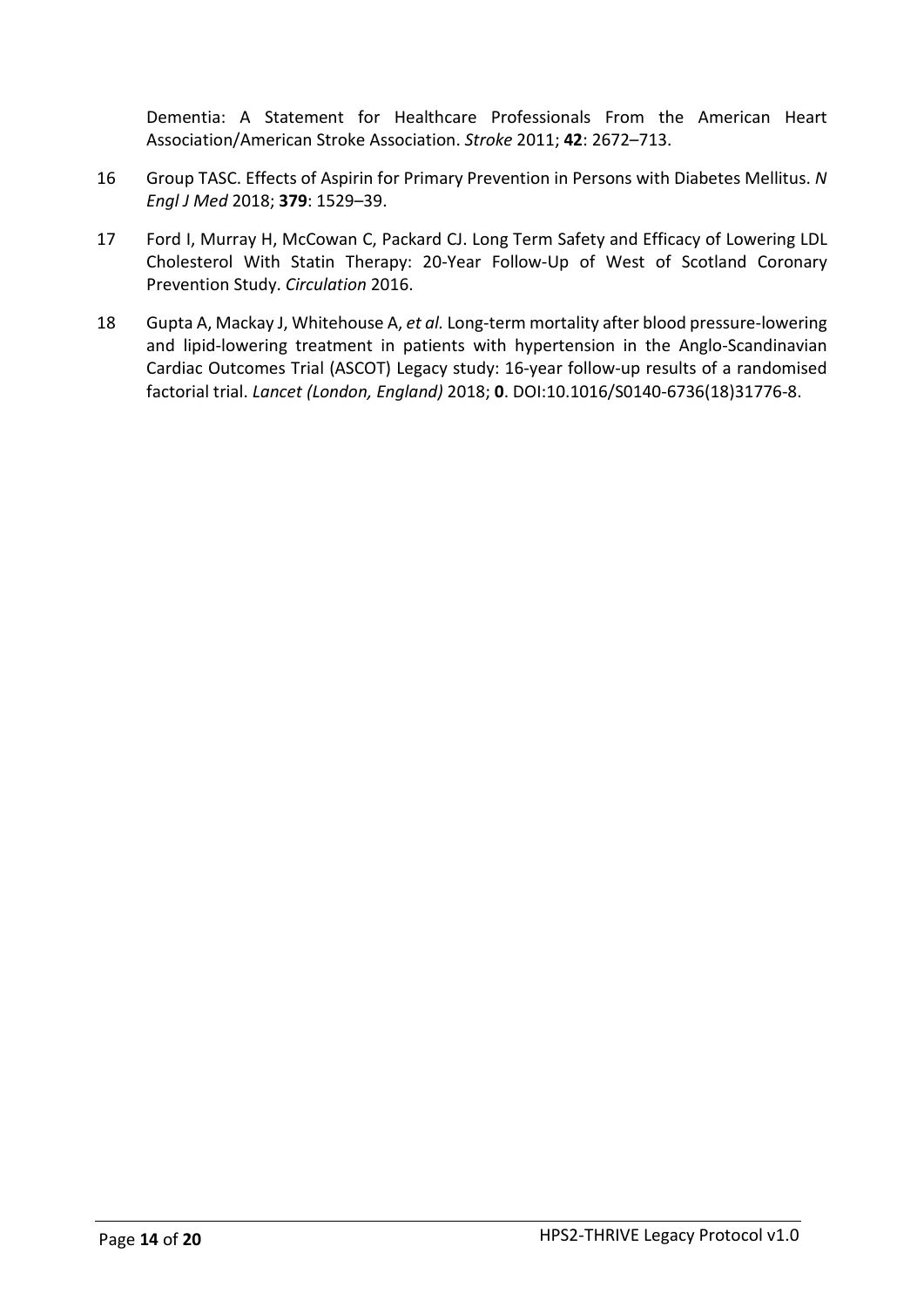## <span id="page-14-0"></span>**17. APPENDIX A: COMMENTS FROM 6 PPI PANELS**

The proposed use of patient identifiable data is to identify participants based on similar methods previously used by the NDPH, University of Oxford group in other large-scale trials. The data to be gained is similar to those required for previous studies, in which more than 230 000 participants were identified (without consent) for recruitment into the study with no significant problems encountered, the ASCOT study in Imperial College, and the ACST-1 study. Six patient and public panels were approached to test the acceptability of follow-up in electronic health records of participants from old randomised controlled trials that were designed before long-term follow up in electronic health records was thought to be routinely feasible. The following panels were consulted:

- 1. SEARCH and HPS2-THRIVE study participants
- 2. NIHR Stroke Research Network Panel
- 3. Clinical Trial Service Unit, University of Oxford
- 4. University College London PPI group
- 5. ASCOT participants PPI group
- 6. OCDEM PPI Group

### <span id="page-14-1"></span>**17.1. STUDY PARTICIPANT FEEDBACK**

Participants from the SEARCH main trial and also another large study (HPS-THRIVE) were approached to give feedback on the acceptability of this protocol from a participant perspective:

*"As a participant I am perfectly happy for my data to be analysed as described and cannot believe others won't be. So I do not think additional consent is required."* 

*"As a participant in both the SEARCH and HPS2-THRIVE trials I have no problem in giving the OK to this new work."* 

*"I do not see any issue with the approach and procedure being proposed, and agree the process should effectively manage any risk to confidentiality. I am also of the opinion that participants who sign up for trials want their data used for effective on-going research. I would therefore very much support the study."* 

*"However after considering your reasons for using this unique data long-term and the fact that through encryption, privacy will be protected; all overrides my concerns."* 

### <span id="page-14-2"></span>**17.2. NIHR, CTSU AND UCL GROUPS**

The following questions were asked: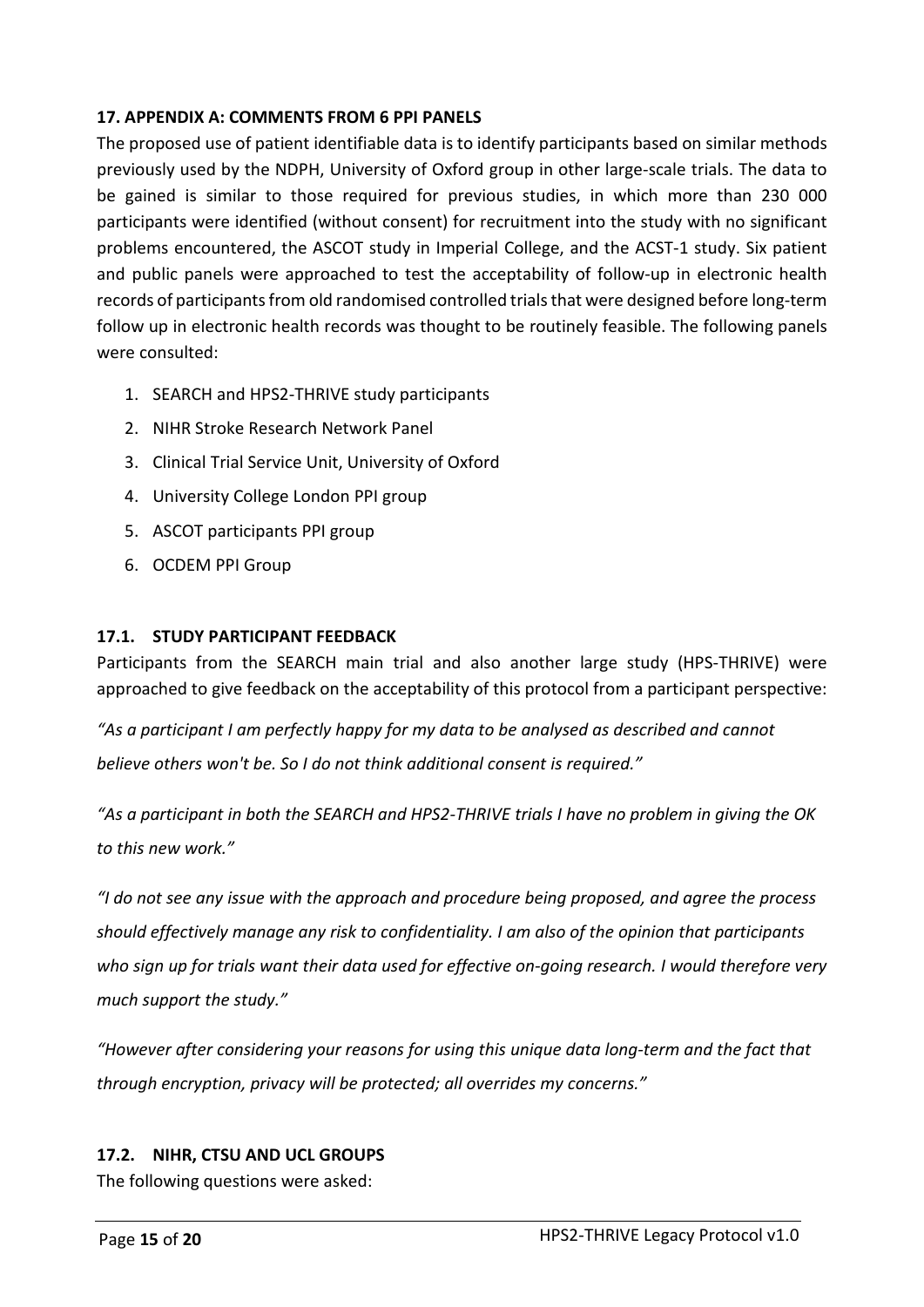*Do you think the research proposed here is of sufficient interest and could have sufficient benefits to warrant linking information from GP and hospital records to participants' trial data?* 

Yes: 33/35 (94%)

No: 0

Unsure 2/35 (6%)

*Do you agree that in the circumstances described here it is not practical to seek individual patient consent and therefore it is reasonable to carry out the research in the way described here?* 

Yes: 27/36 (75%)

No: 3/36 (8%)

Unsure 6/36 (17%)

*Do you agree that concerns around individual participant privacy are extremely low?* 

Yes: 24/35 (69%)

No: 4/34 (12%)

Unsure 6/34 (18%)

*Do you have any other concerns about the project that have not been made sufficiently clear?* 

Yes: 6/36 (17%)

No: 26/36 (72%)

Unsure 4/36 (11%)

# <span id="page-15-0"></span>**17.3. ASCOT TRIAL PARTICIPANTS Question 1**

|                     | Yes.         | Nο | Don't know |
|---------------------|--------------|----|------------|
| Do you think that   | 19/19 (100%) |    |            |
| this research study |              |    |            |
| l is a good idea?   |              |    |            |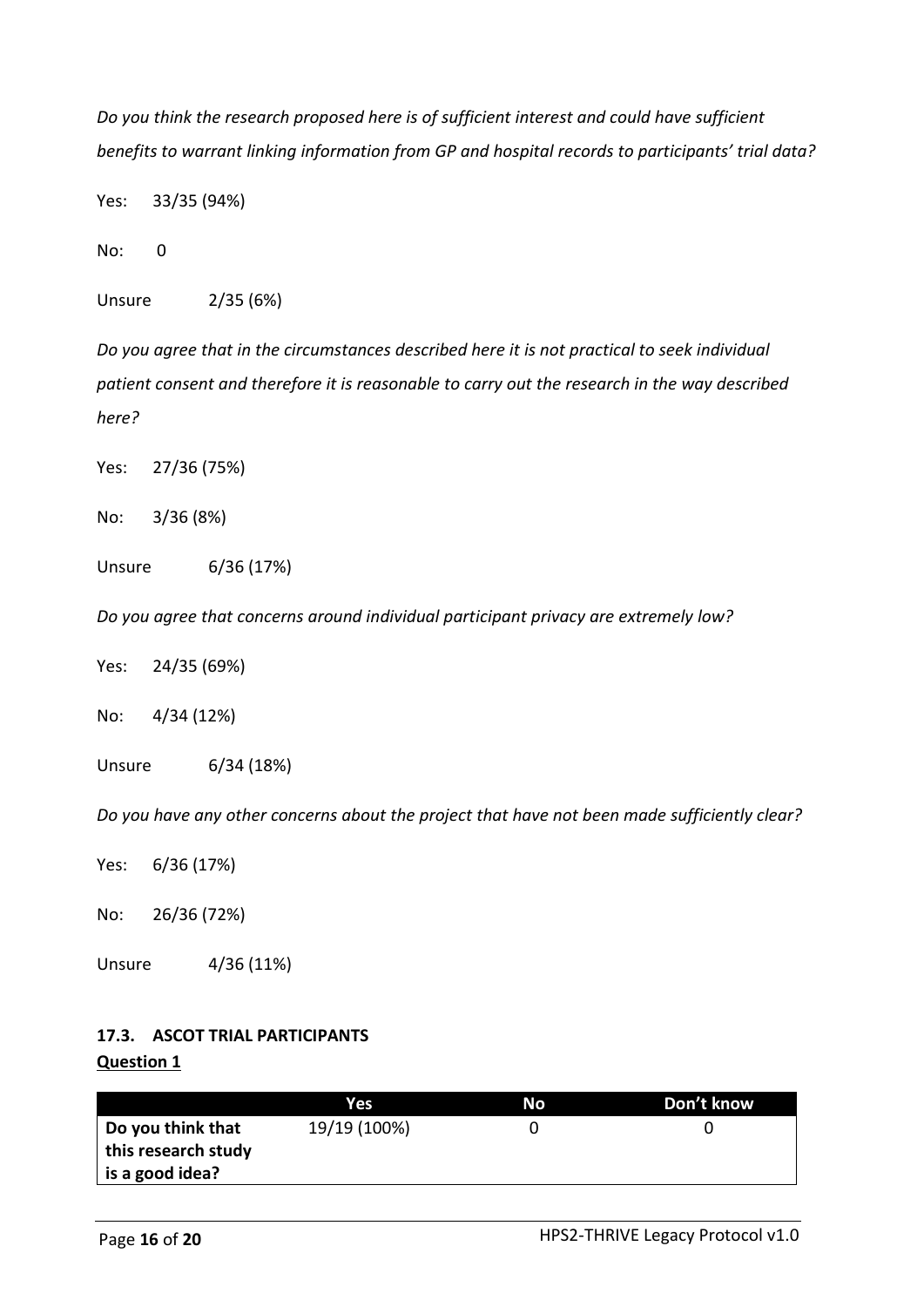## **Question 2: Why do you think it is a good or bad idea?**

All respondents thought the project was a good idea. Some representative comments:

*"More research in an ageing population can only be a good thing"* 

*"It makes sense to carry out a study on dementia"* 

*"Any research into the causes of dementia is a good thing. It is a progressive disease which affects many people"* 

*"I think there will be long term benefits as a result of this. Benefits would not otherwise be evident"* 

*"If [dementia] could be avoided, it would be excellent. It would save the NHS money, families distress and enable those with the disease to continue contributing to their communities"* 

*"Any potential resource held in medical records should be used to advance research and knowledge"* 

*"All research helps"* 

*"If it helps someone it has to be good"* 

*"I would be happy if the ASCOT data could be of assistance in pursuing knowledge of dementia"* 

#### **Question 3**

|                                   | Yes | No           | Don't know |
|-----------------------------------|-----|--------------|------------|
| Do you have any<br>concerns about |     | 19/19 (100%) |            |
| such a study being                |     |              |            |
| carried out?                      |     |              |            |

#### **Conclusion**

All respondents felt that the research was a good idea, and none had any concerns about the project. No respondent has concerns about the use of medical records for this research question.

#### <span id="page-16-0"></span>**17.4. OCDEM PPI GROUP**

| Do you think this<br>research study is a<br>good idea? | Yes                 | Yes                  | Yes                   | Yes               |
|--------------------------------------------------------|---------------------|----------------------|-----------------------|-------------------|
| If YES, please say                                     | Any study that can  | It seems sensible    | It is well known that | If a correlation  |
| why                                                    | reduce the worst    | to me to that we     | poorly controlled     | between long term |
|                                                        | effects of diabetes | study if the risk of | diabetes increases    | blood glucose     |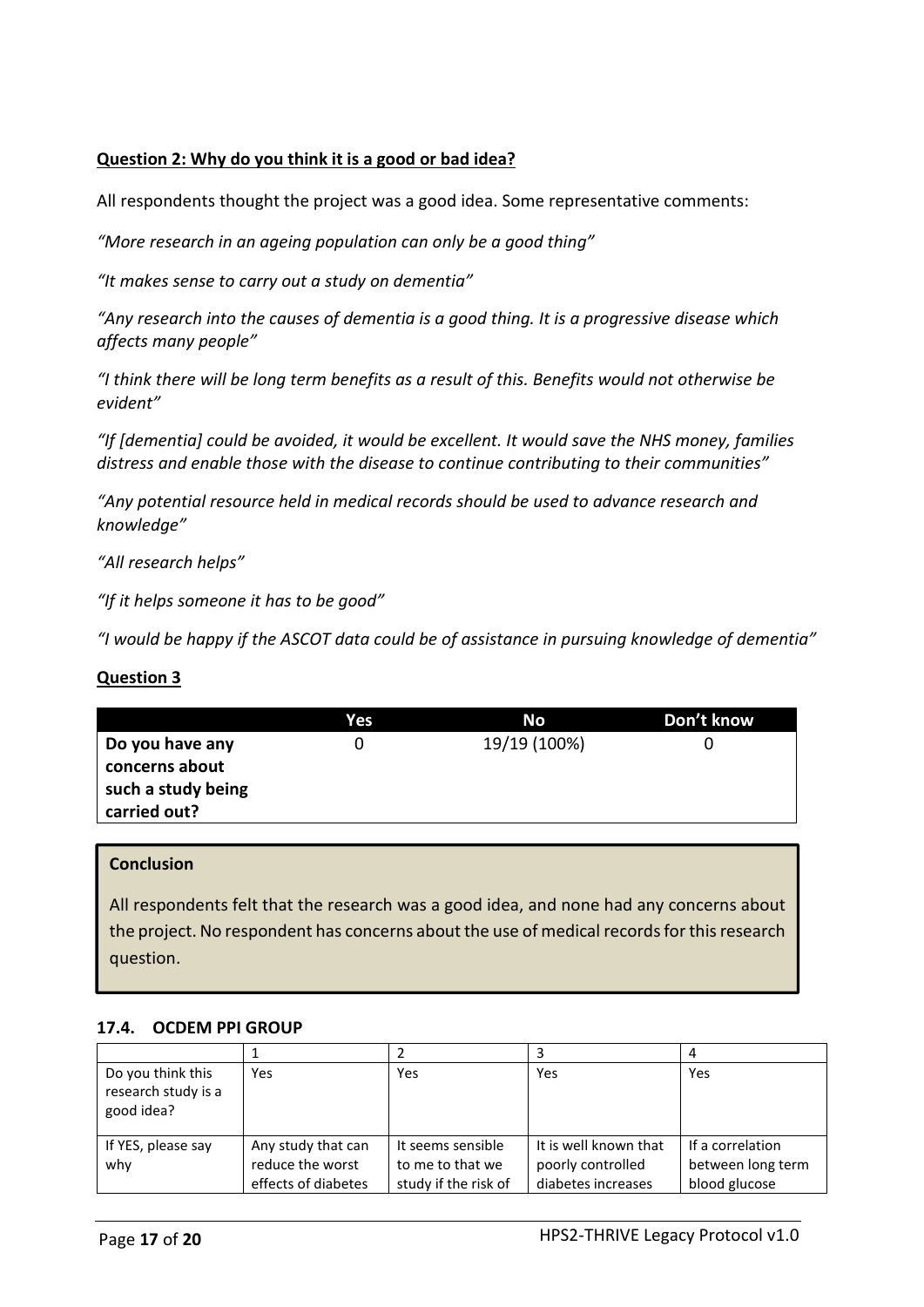|                                                                                                                                                 | should be<br>supported. Any<br>reduction that can<br>be made in the<br>number of diabetic<br>amputations should<br>be actively<br>promoted | complications (for<br>T2D) can be<br>reduced by the use<br>if certain<br>medications and<br>what the benefits<br>might also be. | the chnace of heart<br>disease, strokes,<br>kidney failure etc., so<br>any research that<br>can give possible<br>improvements in<br>treatments /<br>medicines has to be<br>a very good thing                                                                              | control and<br>dementia, death or<br>other major<br>diseases (e.g. heart<br>attacks, strokes and<br>kidney disease) can<br>be established, then<br>it is potentially<br>worth investing in<br>research to<br>establish the<br>cause(s).                                                                                                                                                                                                        |
|-------------------------------------------------------------------------------------------------------------------------------------------------|--------------------------------------------------------------------------------------------------------------------------------------------|---------------------------------------------------------------------------------------------------------------------------------|---------------------------------------------------------------------------------------------------------------------------------------------------------------------------------------------------------------------------------------------------------------------------|------------------------------------------------------------------------------------------------------------------------------------------------------------------------------------------------------------------------------------------------------------------------------------------------------------------------------------------------------------------------------------------------------------------------------------------------|
| If NO, please say<br>why                                                                                                                        |                                                                                                                                            |                                                                                                                                 |                                                                                                                                                                                                                                                                           |                                                                                                                                                                                                                                                                                                                                                                                                                                                |
| Do you think it is<br>acceptable to look<br>further at the data<br>from participants in<br><b>UKPDS without</b><br>asking for consent<br>again? | Yes                                                                                                                                        | Yes                                                                                                                             | Yes                                                                                                                                                                                                                                                                       | I don't know                                                                                                                                                                                                                                                                                                                                                                                                                                   |
| If YES, please say<br>why                                                                                                                       | Once one has given<br>permission to take<br>part in a study, it<br>should follow on<br>that continuation<br>studies MUST be<br>included    | Had I signed up for<br>the original study<br>then I would have<br>no objection - so I<br>am carrying that<br>logic forward      | Patients have already<br>given you permission<br>to look at their data;<br>exploring that data<br>further is no more<br>intrusive than the<br>first study and will<br>expland knowledge<br>on ho diabetes may<br>lead to dementia or<br>other ocnditions if<br>controlled | It depends on the<br>exact nature of the<br>consent they gave<br>the<br><b>UKPDS</b><br>for<br>research. I.e. what<br>the<br>did<br>consent<br>form<br>they<br>signed<br>say?<br>E.g. if the form said<br>that thy would be<br>contacted should<br>further use of their<br>data be a possibility,<br>then it does not<br>seem reasonable to<br>use their data<br>without requesting<br>explicit permission<br>for further use of<br>that data. |
| If NO, please say<br>why                                                                                                                        |                                                                                                                                            |                                                                                                                                 |                                                                                                                                                                                                                                                                           |                                                                                                                                                                                                                                                                                                                                                                                                                                                |
| Do you have any<br>other comments<br>about this research?                                                                                       | See my initial<br>comments                                                                                                                 | I would insist that<br>the electronic data<br>interface described<br>is robust and not a<br>laptop on a train                   | Given the number of<br>people being<br>diagnosed with<br>diabetes and the<br>huge costs to the<br>NHS any researcg<br>that may lead to<br>improvements in<br>care has to be a good                                                                                        |                                                                                                                                                                                                                                                                                                                                                                                                                                                |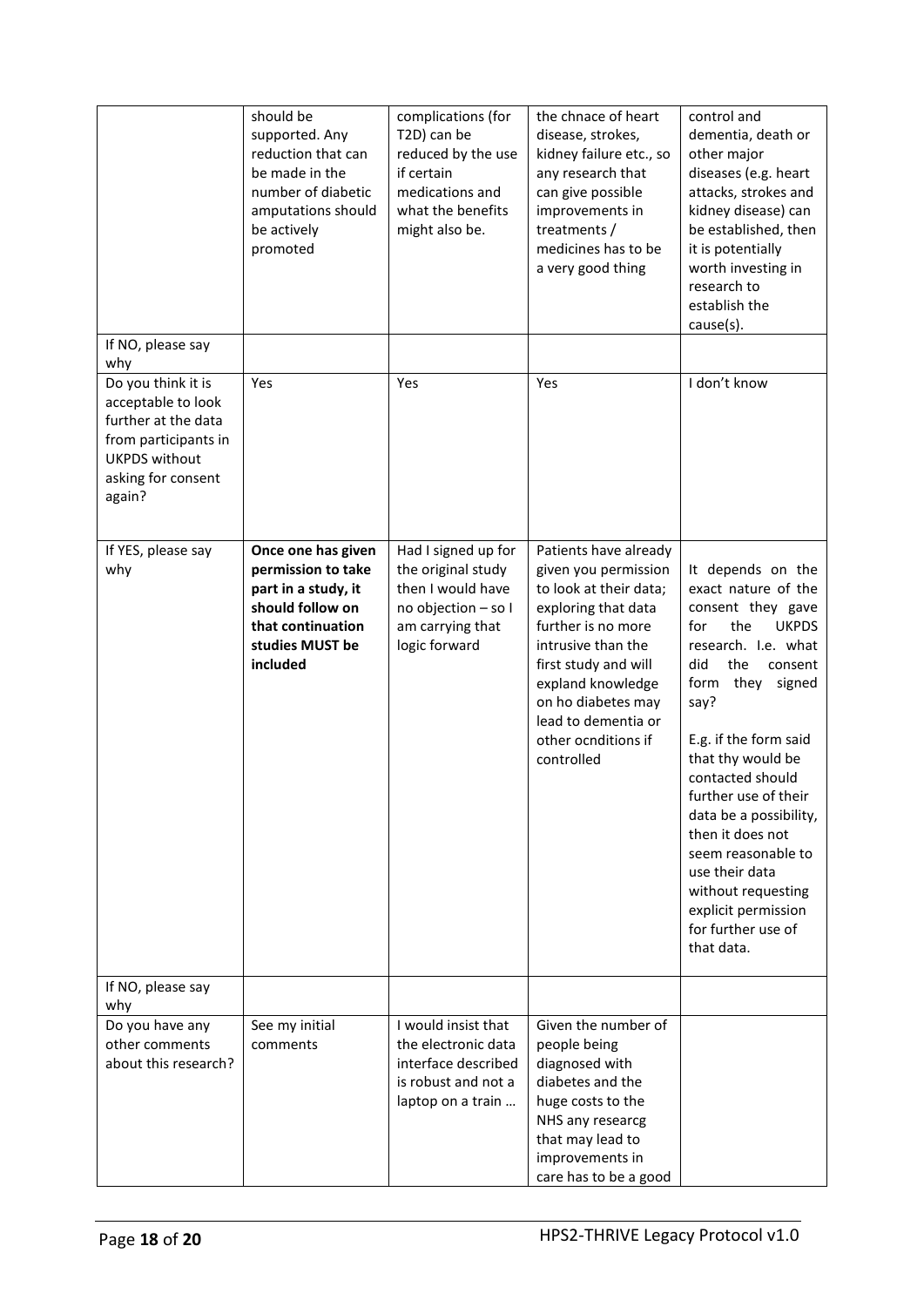| thing. Patients also |  |
|----------------------|--|
| need to be proactice |  |
| in their treatment   |  |